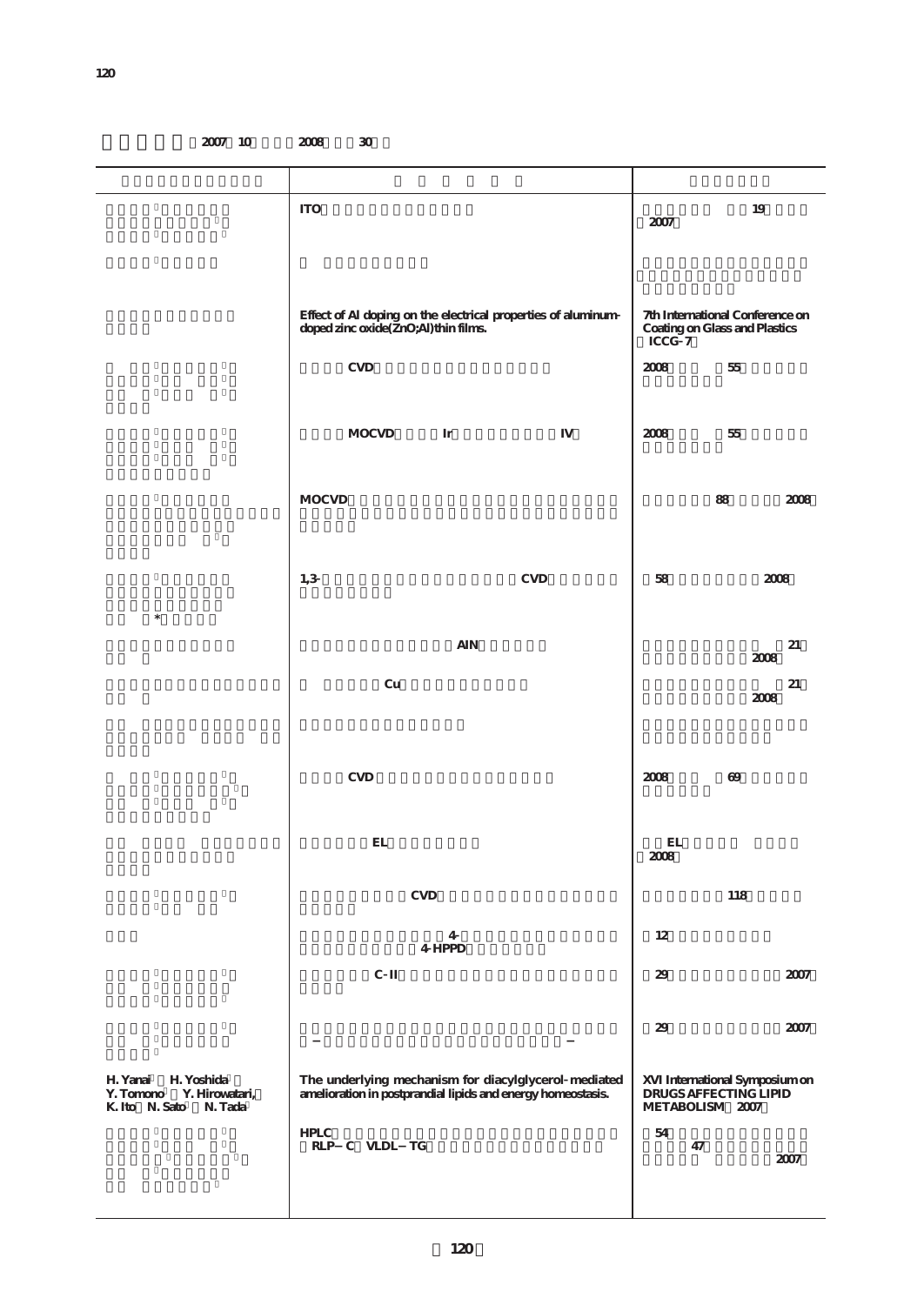|                                                      | <b>VLDL</b>                                                                                   | 54                                                        |
|------------------------------------------------------|-----------------------------------------------------------------------------------------------|-----------------------------------------------------------|
|                                                      |                                                                                               | 47                                                        |
|                                                      |                                                                                               | 2007                                                      |
|                                                      |                                                                                               |                                                           |
|                                                      | <b>LDL</b>                                                                                    | 54                                                        |
|                                                      |                                                                                               | 47                                                        |
|                                                      |                                                                                               | 2007                                                      |
|                                                      |                                                                                               | 54                                                        |
|                                                      |                                                                                               | 47                                                        |
|                                                      |                                                                                               | 2007                                                      |
|                                                      |                                                                                               |                                                           |
|                                                      | LDL C                                                                                         | 40                                                        |
|                                                      |                                                                                               | 2008                                                      |
|                                                      |                                                                                               |                                                           |
|                                                      |                                                                                               |                                                           |
| N. Ishii<br>H. Ikenaga<br>P. K. Carmines H. Imaizumi | Hemodialysis suppresses nitrotyrosine residue formation in<br>patients with diabetes mellitus | The American Association for<br>Clinical Chemistry Annual |
| Y. Hirowatari<br>N. Takada                           |                                                                                               | Meeting (2008)                                            |
| H. Suzuki T. Okazaki                                 |                                                                                               |                                                           |
| S. Takahashi<br>T. Maeda<br>Y. Aoki<br>M. Katagiri   |                                                                                               |                                                           |
|                                                      |                                                                                               |                                                           |
| H. Iinuma<br>T. Watanabe                             | A novel rapid genetic diagnosis for peritoneal recurrence in                                  | 66                                                        |
| T. Inaba<br>R. Fukushima<br>T. Mimura<br>K. Matsuda  | gastrointestinal cancer patients                                                              | 2007                                                      |
| J. Tamura<br>S. Ohnaka                               |                                                                                               |                                                           |
| T. Hayashi K. Okinaga                                |                                                                                               |                                                           |
| H. Takami                                            |                                                                                               |                                                           |
|                                                      | <b>TRC</b><br>mRNA                                                                            | 54                                                        |
|                                                      |                                                                                               | 2007                                                      |
|                                                      |                                                                                               |                                                           |
|                                                      | <b>RNA</b>                                                                                    | 82                                                        |
|                                                      |                                                                                               | 2008                                                      |
|                                                      |                                                                                               |                                                           |
|                                                      | <b>TRC</b>                                                                                    | 22                                                        |
|                                                      |                                                                                               | 2008                                                      |
| K. Ishii<br>S. Ohnaka                                | Quantitative Detection of Cytomegalovirus RNA by                                              | American Society for                                      |
| T. Hayashi T. Miura                                  | Transcription Reverse Transcription Concerted Reaction                                        | Microbiology, 108th General                               |
| K. Kohata<br>H. Harigae                              |                                                                                               | Meeting 2008                                              |
| M. Goto<br>A. Iguchi<br>K. Sato K. Fujimori          |                                                                                               |                                                           |
| S. Satomi<br>K. Kawakami                             |                                                                                               |                                                           |
| M. Kaku                                              |                                                                                               |                                                           |
|                                                      | <b>TRC</b><br>G<br>G                                                                          | 15                                                        |
|                                                      |                                                                                               | 2008                                                      |
|                                                      |                                                                                               |                                                           |
|                                                      | <b>TRC</b>                                                                                    |                                                           |
|                                                      |                                                                                               | 2008                                                      |
|                                                      | HbA1c<br>KO 500                                                                               | 17                                                        |
|                                                      |                                                                                               |                                                           |
|                                                      |                                                                                               |                                                           |
|                                                      | MS                                                                                            | 18<br>2007.11                                             |
|                                                      |                                                                                               |                                                           |
|                                                      | Evaluation of high sensitive analysis of hydrophilic                                          | Pittcon2008 20083                                         |
|                                                      | compounds using LC MS with ion suppressor device                                              |                                                           |
|                                                      | IC MS MS                                                                                      | 17<br>20086                                               |
|                                                      |                                                                                               |                                                           |
|                                                      | Evaluation of high sensitive analysis of hydrophilic                                          | ASMS2008 20086                                            |
|                                                      | compounds using LC-MS/MS with ion-suppressor device                                           |                                                           |
| <b>H.Kuruma</b><br>Y.Kamata                          | Immunohistochemical and Functional Analysis of a Novel                                        | 66<br>2007                                                |
| H.Takahashi<br>T.Kimura                              | Diagnostic Marker for Prostate Cancer TT902                                                   |                                                           |
| K.Igarashi T.Shimomura                               |                                                                                               |                                                           |
| H.Yamada<br>H.Sasaki<br>Y.Hasegawa, H.Yamazaki       |                                                                                               |                                                           |
| S.Egawa                                              |                                                                                               |                                                           |
|                                                      |                                                                                               |                                                           |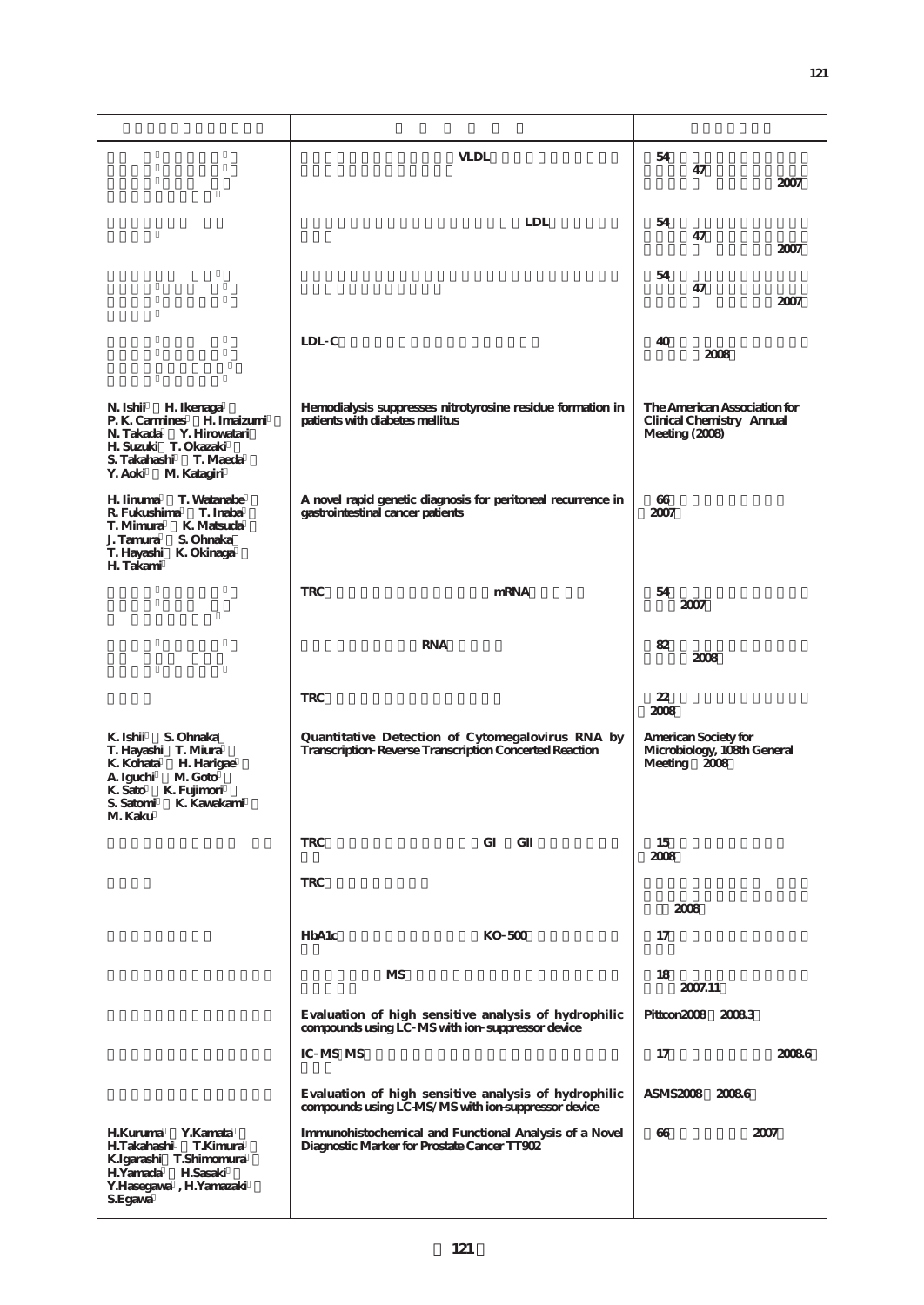|                                                                                  | Quantitative Immunoassay for Autotaxin Using Monoclonal<br>Antibodies Specific to Conformation-dependent Epitope                 | BMB2007 2007                                         |
|----------------------------------------------------------------------------------|----------------------------------------------------------------------------------------------------------------------------------|------------------------------------------------------|
|                                                                                  |                                                                                                                                  | 105<br>2008                                          |
|                                                                                  |                                                                                                                                  | 4<br>2008                                            |
|                                                                                  |                                                                                                                                  | 57<br>2008                                           |
| K. Igarashi, K. Ide<br>Y. Mitoma K. Nakamura<br>Y. Yatomi J. Aoki<br>M. Inoue    | Development of Quantitative Assay for Autotaxin on the<br>TOSOH AIA R Series of Immunoassay Analyzers                            | 2008 AACC Annual Meeting<br>2008                     |
|                                                                                  |                                                                                                                                  | 16<br>2007                                           |
|                                                                                  |                                                                                                                                  | 16                                                   |
|                                                                                  |                                                                                                                                  | 2007<br>2008                                         |
|                                                                                  |                                                                                                                                  | 2008                                                 |
|                                                                                  |                                                                                                                                  | 20<br>2008                                           |
|                                                                                  |                                                                                                                                  | 2008                                                 |
| Yasuyoshi Fujii<br>Ken ichi Makita<br>Hisanori Okada Naoto Obara<br>and Toru Doi | A New Transparent Plastic Substrate having High Heat<br>Resistance and Low Retardation for Flexible Display<br><b>Substrates</b> | Society for Information Display<br>2008 2008         |
|                                                                                  |                                                                                                                                  | 2008                                                 |
|                                                                                  |                                                                                                                                  | 48<br>2007                                           |
|                                                                                  |                                                                                                                                  | 48<br>2007                                           |
|                                                                                  |                                                                                                                                  | 31                                                   |
|                                                                                  | Exvaluation of Protein A immobilized resin for capture of<br>monoclonal antibody                                                 | ISPPP 2007                                           |
|                                                                                  | <b>FAU</b><br><b>BEA</b>                                                                                                         | 23                                                   |
|                                                                                  |                                                                                                                                  | <b>GSC</b>                                           |
|                                                                                  |                                                                                                                                  | 16                                                   |
|                                                                                  |                                                                                                                                  |                                                      |
|                                                                                  | $^{16}$<br>$, \,$<br>Deep Blue Organic Llght Emitting Diode Using 9,9<br>Bis(bipheneyly) fluorene Derivatives                    | International Symposium on<br>Photofunctional Device |
|                                                                                  |                                                                                                                                  |                                                      |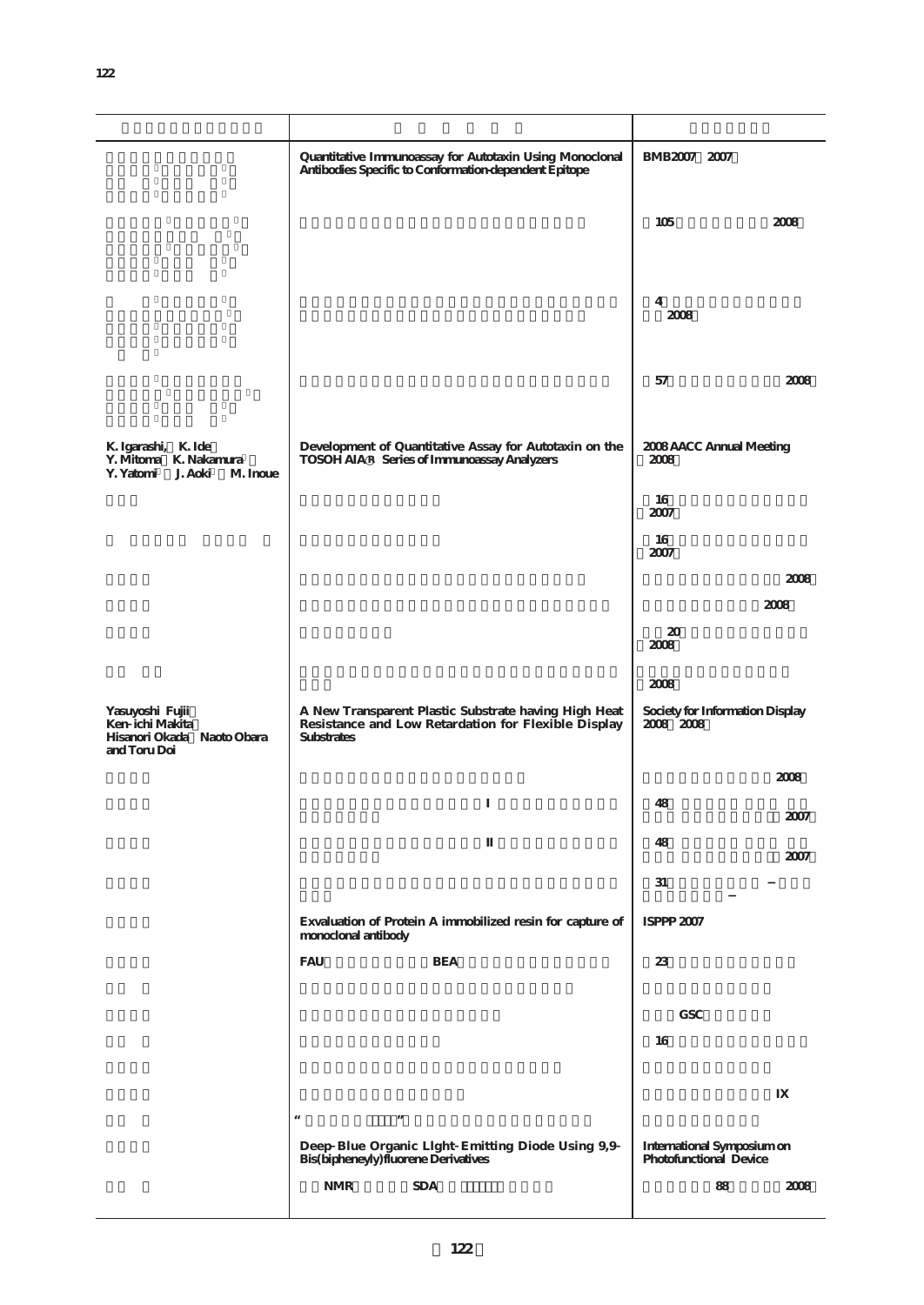|                                                                         | Hybrid catalyst composed of zeolite and Pt/Al <sub>2</sub> O <sub>3</sub> for VOCs<br>combustion                       | The 5th International<br>Conference on Environment<br>Catalysis ICEC 5                                   |  |
|-------------------------------------------------------------------------|------------------------------------------------------------------------------------------------------------------------|----------------------------------------------------------------------------------------------------------|--|
|                                                                         |                                                                                                                        | 14                                                                                                       |  |
|                                                                         |                                                                                                                        | 14                                                                                                       |  |
|                                                                         |                                                                                                                        | 48                                                                                                       |  |
|                                                                         |                                                                                                                        | 8                                                                                                        |  |
|                                                                         | Characterization of a new alkali stable protein A resin                                                                | ISPPP 2008                                                                                               |  |
|                                                                         | <b>NMR</b>                                                                                                             | 57                                                                                                       |  |
|                                                                         |                                                                                                                        | 19                                                                                                       |  |
|                                                                         |                                                                                                                        | 2007                                                                                                     |  |
|                                                                         |                                                                                                                        | 103<br>2007                                                                                              |  |
|                                                                         | 5S                                                                                                                     | 10 <sub>3</sub><br>2007                                                                                  |  |
| J. Hojo<br>T. Yamakawa<br>M. Uehara<br>N. Enomoto<br>K. Matsui          | Sintering Mechanism of Fine Zirconia Powders with Alumina<br><b>Added by Various Ways</b>                              | The 3rd International<br>Symposium on Advanced<br>Ceramics 2006 12 12<br>I12 A13                         |  |
|                                                                         |                                                                                                                        | 2007<br>2007 3 21<br>1D29                                                                                |  |
|                                                                         | t c                                                                                                                    | 2007<br>2007 3 23<br>3D <sub>18</sub>                                                                    |  |
|                                                                         |                                                                                                                        | 2007<br>2007 3 28<br>32                                                                                  |  |
| K. Matsui H. Yoshida<br>Y. Ikuhara                                      | Grain Boundary Structure and Phase Transformation<br>Mechanism in Yttria-Stabilized Tetragonal Zirconia<br>Polycrystal | The 3rd International<br>Conference on Recrystallization<br>and Grain Growth 2007 6<br>, TUA2 $\,$<br>12 |  |
|                                                                         |                                                                                                                        | 58<br>$2008\,$                                                                                           |  |
| Y. Kubo K. Muranaka<br>S. Nakatani H. Moriyama<br>K. Nakamura Y. Yasuda | Novel High Binding Capacity Ion Eexchange Resins for<br>Biochromatography                                              | 27th ISPPP 2007                                                                                          |  |
|                                                                         | <b>SEC</b>                                                                                                             | 12<br>2007                                                                                               |  |
|                                                                         | <b>SEC</b>                                                                                                             | 12<br>2007                                                                                               |  |
|                                                                         | <b>SEC</b>                                                                                                             | 16<br>2007                                                                                               |  |
|                                                                         |                                                                                                                        | $30\,$<br>2007                                                                                           |  |
|                                                                         | Novel high binding capacity ion exchange resins for<br>biochromatography                                               | 7th Ube International<br>Bioseparation Symposium 2007<br>2008<br>2008                                    |  |
|                                                                         |                                                                                                                        |                                                                                                          |  |
|                                                                         |                                                                                                                        | The Pittsburgh Conference on<br>Analytical Chmistry and Applied<br>spectroscory 2008                     |  |